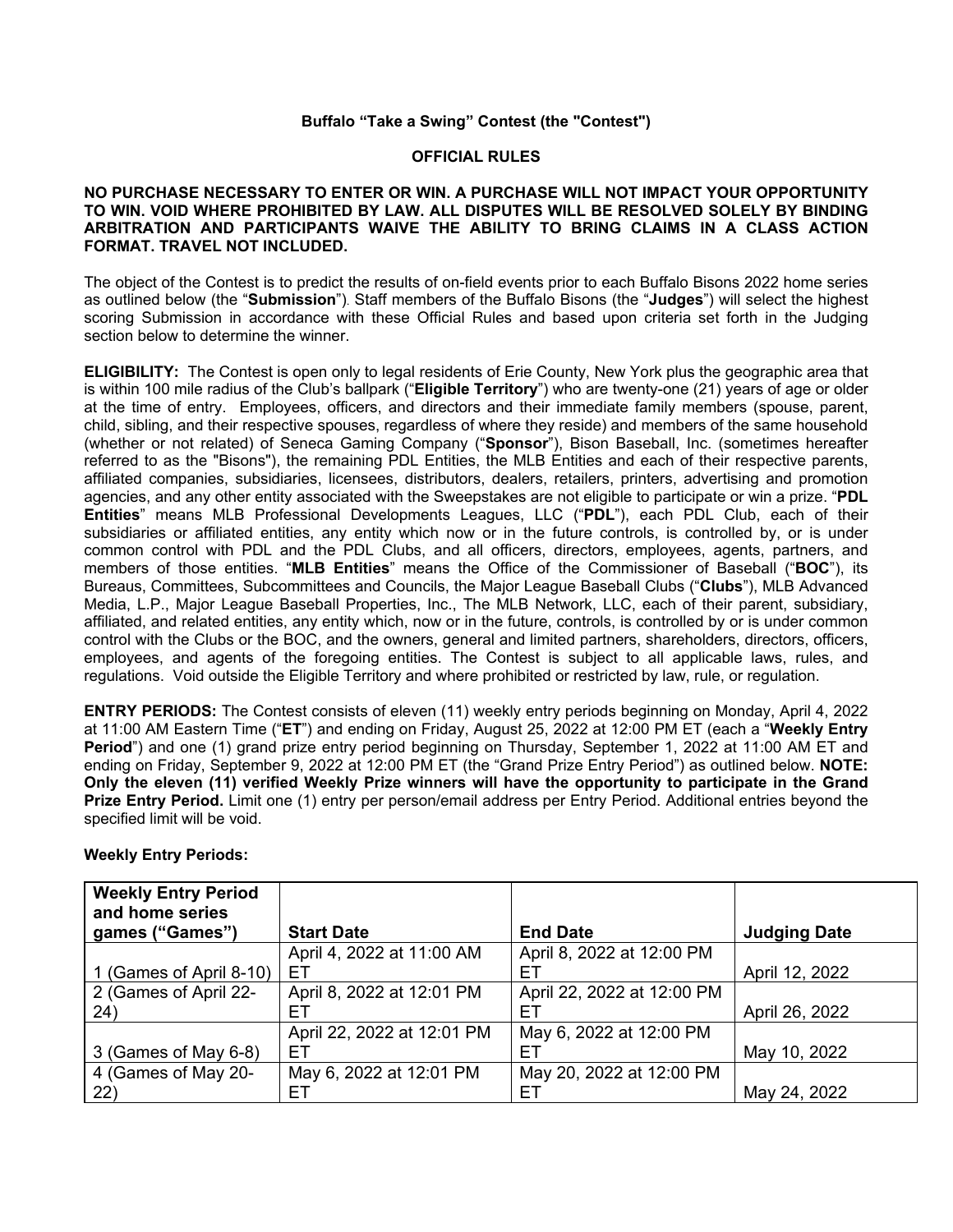| 5 (Games of June 10-   | May 20, 2022 at 12:01 PM  | June 10, 2022 at 12:00 PM |                 |
|------------------------|---------------------------|---------------------------|-----------------|
| 12)                    | EТ                        | EТ                        | June 14, 2022   |
| 6 (Games of June 24-   | June 10, 2022 at 12:01 PM | June 24, 2022 at 12:00 PM |                 |
| 26)                    | EТ                        | EТ                        | June 28, 2022   |
|                        | June 24, 2022 at 12:01 PM | July 8, 2022 at 12:00 PM  |                 |
| 7 (Games of July 8-10) | EТ                        | EТ                        | July 12, 2022   |
| 8 (Games of July 22-   | July 8, 2022 at 12:01 PM  | July 22, 2022 at 12:00 PM |                 |
| 24)                    | EТ                        | EТ                        | July 26, 2022   |
| 9 (Games of July 29-   | July 22, 2022 at 12:01 PM | July 29, 2022 at 12:00 PM |                 |
| 31)                    | FТ                        | EТ                        | August 2, 2022  |
| 10 (Games of Aug. 19-  | July 29, 2022 at 12:01 PM | Aug. 19, 2022 at 12:00 PM |                 |
| 21)                    | EТ                        | EТ                        | August 23, 2022 |
| 11 (Games of Aug. 26-  | Aug. 19, 2022 at 12:01 PM | Aug. 26, 2022 at 12:00 PM |                 |
| 28)                    | EТ                        | EТ                        | August 30, 2022 |

## **Grand Prize Entry Period:**

|                  | 2022 at 11:00<br>September | $.9.2022$ at 12:00 PM<br>Sept. |                      |
|------------------|----------------------------|--------------------------------|----------------------|
| Prize<br>Grand . | AM E                       | $- - -$<br>-                   | 2022<br>14.<br>Sept. |

**HOW TO ENTER:** During a Weekly Entry Period or, if applicable, the Grand Prize Entry Period, go to www.bisons.com and click on the Contest banners, buttons, and/or links to access the entry form for the Contest. Participants must read and consent to these Official Rules during the Contest entry process. Participants must also provide certain personally identifiable information and their Submission in accordance with the Submission Requirements and Content Restrictions as set forth below. All information submitted online by participants is subject to, and will be treated in a manner consistent with, Minor League Baseball's website Terms of Use (accessible at milb.com/about/terms) and Privacy Policy accessible at (milb.com/about/privacy). Participants must fully complete and submit all non-optional data requested on the entry form to be eligible. Incomplete and/or inaccurate entries are void. All entries must include a valid email address for the entrant. By successfully transmitting a completed entry form during the Entry Period as directed, you will be entered in the Contest and be a "**Participant**." Participants may be given the option to receive commercial email from Sponsor and/or MiLB.com; however, eligibility to participate in the Contest is not dependent upon Participant's consent to receive such emails and consenting to receive such emails will not impact any Participant's opportunity to win.

Participants who do not indicate their agreement to these Official Rules will not have their Submissions reviewed. Submissions that do not comply with the Submission Requirements, the Content Restrictions, or otherwise with these Official Rules will be void, eliminated, and not eligible for consideration. Online entry only. No other method of entry will be accepted. Participants are solely responsible for Internet connectivity, software, and/or hardware that may be required in order to create and/or submit any Submission.

**SUBMISSION REQUIREMENTS:** You must submit your Submission as directed during the Contest entry process. By submitting a Submission, each Participant represents and warrants that his/her Submission is an original work of authorship and that, as of the date of submission, he/she owns all right, title, and interest in the Submission or has all necessary rights in the Submission in order to submit it in accordance with these Official Rules.

**JUDGING:** On or about the Weekly Entry Period Judging Dates as outlined above, the Judges will score all eligible Weekly Entry Period Submissions based on the following criteria: number of correct predictions based on the outcome of events during the applicable Bisons games ("Judging Criteria"). The one (1) highest scoring Submission per Weekly Entry Period as determined by the Judges will be deemed the winning Weekly Entry Period Submission and, subject to verification of eligibility and compliance with these Official Rules, the eligible Participants who submitted the winning Weekly Entry Period Submissions will be declared the official weekly prize winners (sometimes hereafter, "Weekly Prize Winners") of the Contest. In the event a highest scoring Submission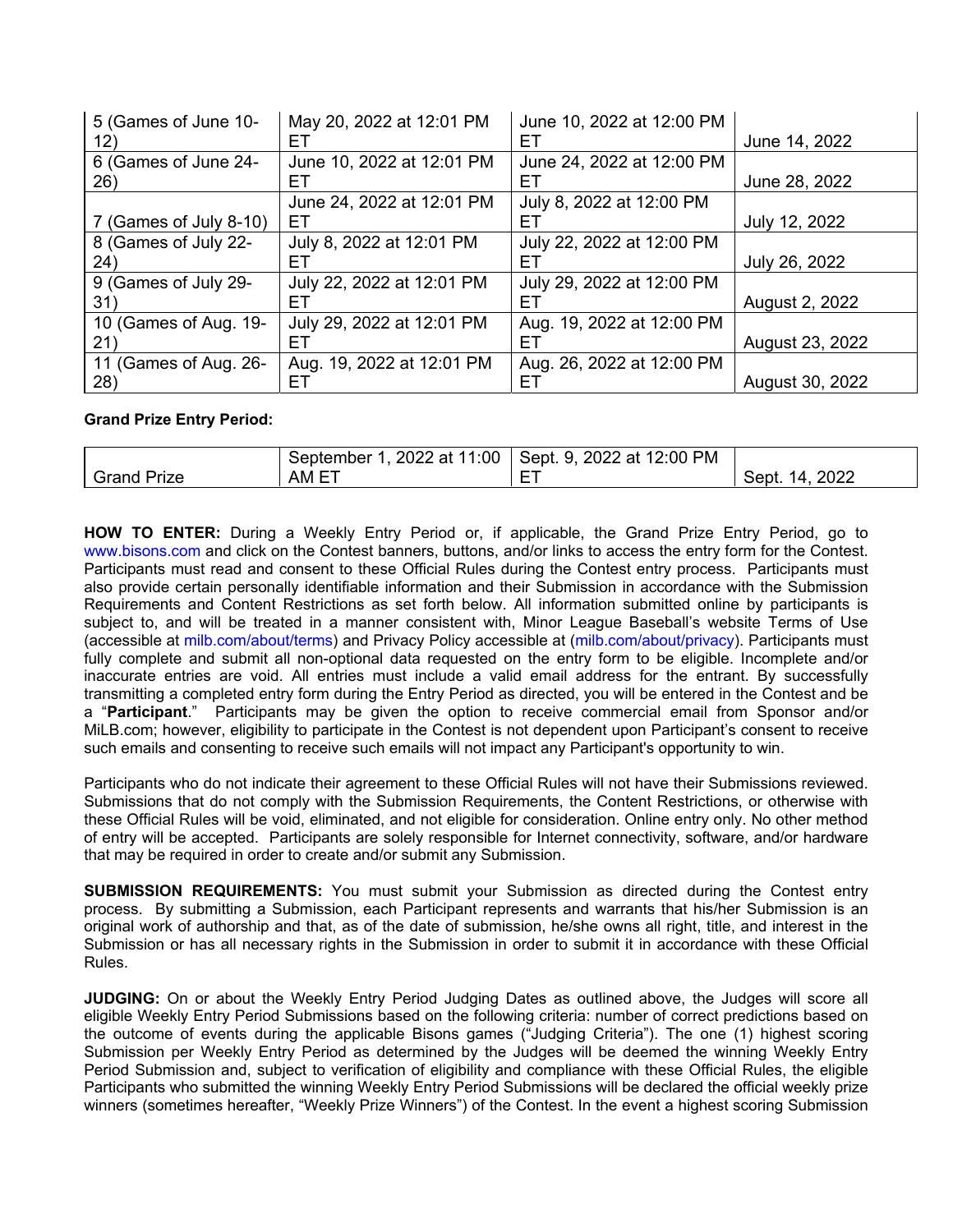is submitted by a Participant who has already been named a winner in a previous Weekly Entry Period, the Participant who submitted the second highest scoring Submission will be named the Weekly Prize Winner (subject to verification of eligibility and compliance of these Official Rules) for that current Weekly Entry Period. Only the eleven (11) confirmed Weekly Prize Winners will have the opportunity to participate in the Grand Prize Entry Period by following the same instructions as outlined in the How to Enter section above. On or about the Grand Prize Entry Period Judging Date, the Grand Prize Entry Period Submissions will be judged on the Judging Criteria as outlined above, and the one (1) highest scoring Submission will be named the grand prize winner (sometimes hereafter, "Grand Prize Winner").

In the event of a tie for a weekly prize or grand prize, the closest answer to the question of the total runs scored by the Bisons during any and all Games played and completed during the Games associated with the applicable Entry Period will be used as the tiebreaker. The second tiebreaker will be the entry that was submitted first.

## **PRIZES:**

**Eleven (11) Weekly Prizes to be Awarded.** Each Weekly Prize Winner will receive one (1) prize pack consisting of:

- a. four (4) undated Buffalo Bisons ticket vouchers (subject to availability and blackout dates).
- b. four (4) officially licensed Buffalo Bisons merchandise items at Sponsor's sole discretion
- c. four (4) vouchers for one (1) hot dog and one (1) soft drink to be redeemed at Sahlen Field during a Buffalo Bisons game
- **d.** one (1) Seneca Game Corp prize pack, consisting of various Seneca Gaming branded items at Sponsor's sole discretion and the contract of the contract of the contract of the contract of the contract of the contract of the contract of the contract of the contract of the contract of the contract of the contract of the contra

## Approximate Retail Value ("**ARV**") of each prize: \$250.00) **TRANSPORTATION AND LODGING NOT INCLUDED.**

**One (1) Grand Prize to be Awarded.** The Grand Prize Winner will receive:

- a. One (1) 2022 Bisons Suite (12 person) for the Friday, September 23, 2022 Bisons home game, consisting of 12 tickets for winner and eleven (11) guests
- b. \$500 Suite Food Credit to be used during the September 23, 2022 game
- Approximate Retail Value ("**ARV**") of Grand Prize: \$1,100; total ARV of all prizes: \$ 4,150.00)

# **TRANSPORTATION AND LODGING NOT INCLUDED UNLESS OTHERWISE INDICATED.**

**PRIZE CONDITIONS:** All prize details shall be determined in the sole and absolute discretion of Sponsor. Each winner is fully responsible for any and all applicable taxes (including income and withholding taxes). All costs and expenses associated with prize acceptance and use which are not specifically included in the prize description above, including but not limited to transportation, lodging, meals, gratuities, insurance, and other expenses, are the sole responsibility of the winner. The prize is non-transferable and non-assignable, with no cash redemptions except at Sponsor's sole and absolute discretion. Sponsor reserves the right to substitute any prize (or any portion thereof) with a prize of comparable or greater value at its sole and absolute discretion. Seat locations at the game/event/exhibition and, unless otherwise stated in the prize description, exact game/event/exhibition date shall be determined in the sole discretion of Sponsor. Each winner's guest(s) must be of legal age of majority in his/her(their) jurisdiction(s) of residence unless accompanied by a parent or legal guardian. Minor League Baseball game/event/exhibition dates and times are determined in the sole discretion of the PDL and/or the applicable PDL Club and may be subject to change. The terms and conditions of the tickets awarded as part of any prize will govern in the event a legal game/event/exhibition, as defined by PDL, is not played or held due to weather conditions, an act of God, an act of terrorism, civil disturbance, or any other reason. Each winner and his/her guest(s) agree to comply with all applicable ballpark and venue regulations in connection with the prize. Sponsor and the PDL Entities reserve the right to remove or to deny entry to any winner and/or his/her guest(s) who engage in a non-sportsmanlike or disruptive manner or with intent to annoy, abuse, threaten, or harass any other person at the game/event/exhibition. Released Parties (as defined below) will not be responsible for weather conditions; acts of God; acts of terrorism; civil disturbances; local, state, or federal regulation, order, or policy; work stoppage; epidemic, pandemic, or any other issue concerning public health or safety; or any other event outside of their control that may cause the cancellation or postponement of any Minor League Baseball game/event/exhibition. Minor League Baseball game/event/exhibition tickets awarded as prizes may not be resold, offered for resale, or used for any commercial or promotional purpose whatsoever. Any such resale or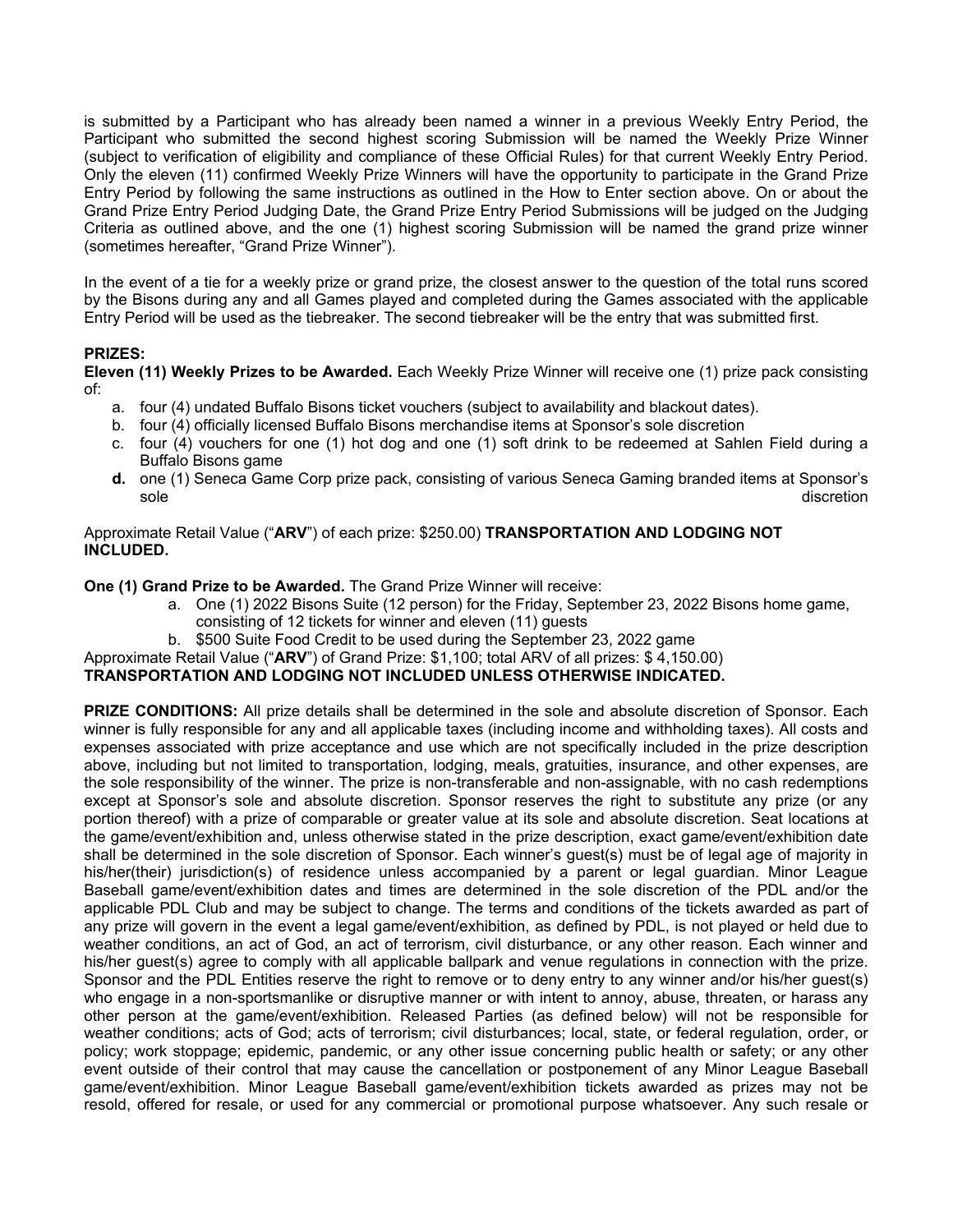commercial or promotional use may result in disqualification and prize forfeiture, and may invalidate the license granted by the game/event/exhibition ticket.

**CONSENT, LICENSE, AND RELEASE:** In exchange for the opportunity to participate in this Contest, and the possible use of Participant's Submission and/or possible appearance of Participant in an audio, visual, and/or multimedia production, the receipt of which opportunities shall be sufficient consideration for this Consent, License, and Release, each Participant does hereby:

- (1) consent to the collection by Sponsor and PDL (or their designees) of his/her personal information, including without limitation name, date of birth, address, telephone number(s), and email address(es) (the "**Personal Information**") in connection with the Submission;
- (2) grant to Sponsor, the PDL Entities, the MLB Entities, and each of their respective designees the perpetual and unlimited right and license to use, edit, modify, duplicate, and/or create derivative works from his/her Submission throughout the world via any media now known or hereafter developed, without limitation and without notice or payment of any compensation to the Participant or his/her heirs and successors, except where prohibited by law, including, but not limited to, the right for Sponsor and PDL to publish, display, broadcast, distribute, reproduce, perform, and otherwise use and exploit the Submission via the Internet or any other interactive media, in stadium, on television, and in print (i) on its own or as part of any audiovisual or other production; (ii) to advertise any products, programming, or services of the PDL Entities and the MLB Entities or for any other advertising, marketing, publicity, and promotional purposes; and (iii) for any other purpose whatsoever;
- (3) agree that the foregoing license includes without limitation the right (i) to use his/her name (and any other Personal Information that may be incorporated into the Submission), likeness, image, voice, statements, appearance, and performance as embodied in the Submission in whole or in part, for advertising, promotional, and trade purposes in any and all media now known or hereafter developed, worldwide, in perpetuity, without notice and without further consideration or compensation, except where prohibited by law; (ii) to edit, alter, distort, add to, rearrange, and otherwise modify the Submission and use the Submission in whole or in part or in combination with other materials; and (iii) to assign and/or license others to use the Submission for all of the purposes hereunder;
- (4) acknowledge and agree, with respect to the Personal Information, that Sponsor and the PDL Entities shall have the right, subject to applicable law, to (i) incorporate certain of the Personal Information into the Submission and use such Personal Information as incorporated therein; (ii) analyze and use the Personal Information for any and all purposes, including without limitation sending the Participant advertising and promotional materials and for any other advertising, marketing, and promotional purposes; and (iii) to share the Personal Information with third parties for their advertising, marketing, and promotional purposes or for any other purposes;
- (5) acknowledge that Participant shall have no right of approval of any use of the Submission and the Personal Information as permitted hereunder;
- (6) agree that Participant shall use any copy of the Submission that he/she obtains solely for his/her personal, non-public, non-commercial use; and
- (7) indemnify, hold harmless and fully release the Released Parties (as defined below) from any and all claims, demands, losses, promises, causes of action, and/or liabilities for any injuries, losses, death, or damages of any kind caused, directly or indirectly, in whole or in part, by participation in, or preparation for, the Contest, Contest-related activity, Participant's Submission, or resulting from the acceptance, possession, quality, or use or misuse of any prize (or any portion thereof, including any travel or activity related thereto), including, but not limited to, claims of copyright or trademark infringement, false endorsement, libel, slander, defamation, or infringement of rights of publicity or privacy.

Nothing herein will obligate Sponsor and the PDL Entities to make any use of any of the rights set forth herein. In the event that any individual appears with the Participant in the Submission but does not submit a separate Consent, License, and Release, the Participant hereby represents and warrants (a) that such individual has authorized Participant to agree to this Consent, License, and Release on his/her behalf (or, with respect to any individual under the legal age of majority in his/her jurisdiction of residence, that Participant is the parent and/or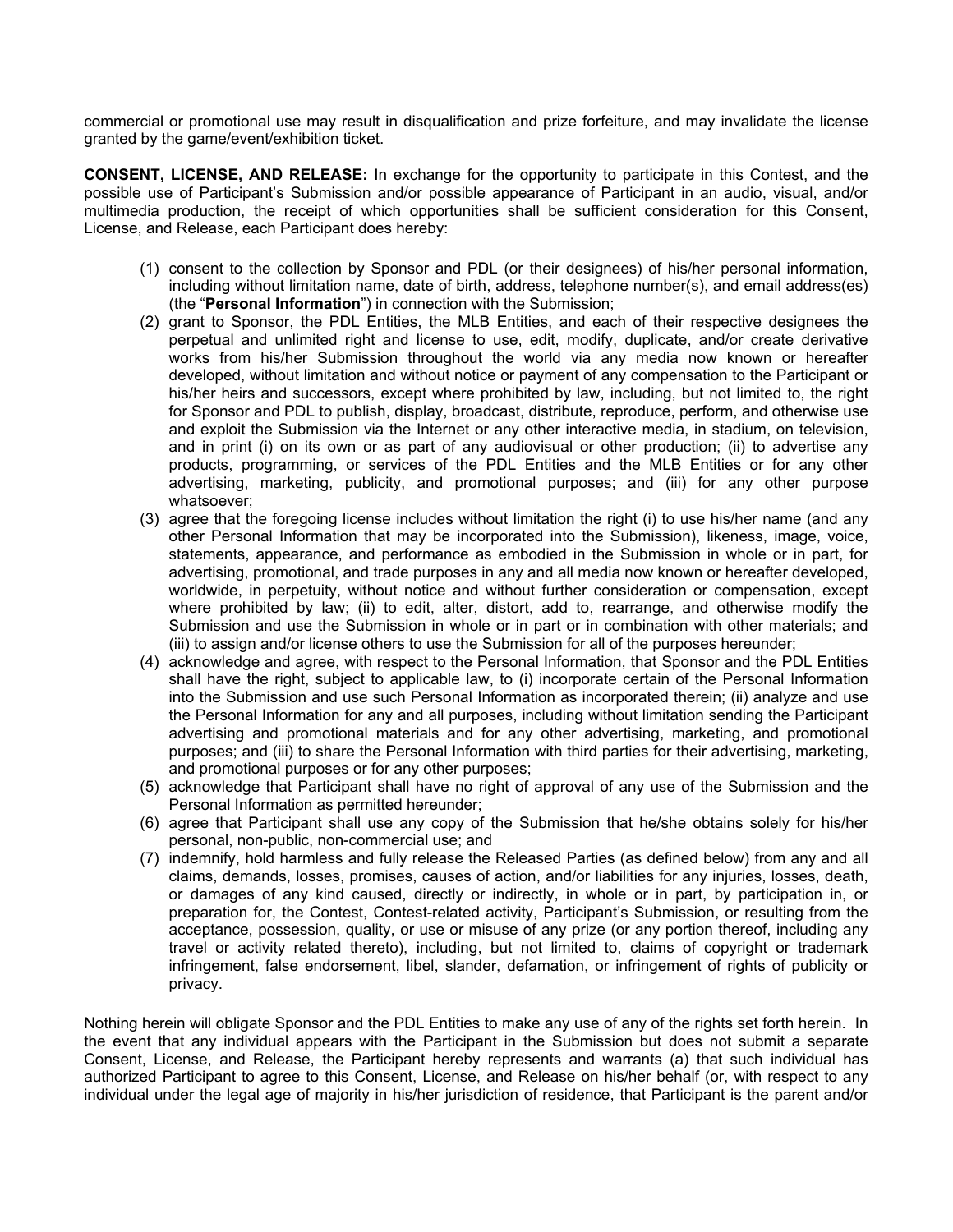legal guardian of such individual, with legal authority to act on behalf of such individual) and (b) that Participant agrees to this Consent, License, and Release on behalf of such individual.

**CONTENT RESTRICTIONS:** Participants must not include any of the following in any Submission: (a) vulgarity, profanity, nudity, or material which is adult-oriented, sexually-explicit, indecent, or inappropriate; (b) materials relating to lotteries or gambling; (c) explicit language or content, images of violence, or promotion of illegal activities; (d) content in violation of intellectual property rights or laws; (e) false, libelous, defamatory, disparaging, tortious, or slanderous materials; (f) content that denigrates, disparages, or reflects negatively on Sponsor, the PDL Entities, the MLB Entities, their owners and employees, or the game of baseball; (g) tobacco, e-cigarettes, alcohol, or drugs; (h) dangerous stunts or real weapons of any kind, including but not limited to guns, knives, or projectiles; (i) material that promotes bigotry, racism, hatred, or harm against any group or individual or promotes discrimination based on race, sex, religion, nationality, disability, sexual orientation, age, or any other basis protected by federal, state or local law, ordinance, or regulation; (j) any individual under legal age of majority without providing a signed release from his/her parent or legal guardian; (k) audio, visual, and/or multimedia content owned by any third party (e.g., recorded music, pre-produced video, etc.); and (l) material that is unlawful or otherwise in violation of or contrary to the laws or regulations in any state where the Submission is created, including but not limited to laws relating to rights of privacy or publicity. Any Submission that does not comply with the foregoing, in the sole discretion of Sponsor, will be disqualified and eliminated from consideration.

**NOTIFICATION:** Each potential winner will be notified at the email address, postal address, and/or telephone number (as determined by Sponsor) provided at the time of entry (the "**Prize Notification**"). In the event that any potential winner does not respond to Prize Notification within three (3) days of the date of issuance or declines the prize for any reason, a disqualification will result, the prize will be forfeited and, at Sponsor's sole discretion and time permitting, an alternate potential winner may be chosen based on the judging criteria from among all remaining eligible Submissions. Each potential winner may be required to submit his/her valid social security number and/or other identification to Sponsor and may receive an IRS Form 1099 for any prize valued at \$600 or greater. Each potential winner may be required to execute, have notarized, and return an Affidavit of Eligibility and Release of Liability and, unless prohibited by law, a Release of Publicity, within five (5) days of the date of issuance. Failure to submit any identification required by Sponsor or to return any required documents within the specified time period, noncompliance with these Official Rules, or the return of Prize Notification or of the prize (or any portion thereof) as non-deliverable may result in the potential winner's disqualification and prize forfeiture and, at Sponsor's sole discretion and time permitting, may cause an alternate potential winner to be chosen based on the judging criteria from among all remaining eligible Submissions.

**CONTEST ADMINISTRATION:** Sponsor will be responsible for resolving any disputes and rules violations that arise in connection with the Contest. Sponsor's computer will be the official clock of the Contest. All decisions by Sponsor regarding the Contest shall be final and binding in all respects.

**GENERAL CONDITIONS:** By participating in the Contest, each Participant (a) accepts and agrees to be bound by these Official Rules, including all entry requirements, and Minor League Baseball's website Privacy Policy and Terms of Use; and (b) gives his/her express permission to be contacted by Sponsor and/or its representatives for Contest administration purposes. Sponsor, the PDL Entities, the MLB Entities, Apple, Inc., Facebook, Inc., and each of their respective parents, affiliated companies, trustees, subsidiaries, franchisees, assignees, affiliates, licensees, telecasters, sponsors, and advertising and promotional agencies, and each of their respective general and limited partners, members, shareholders, officers, directors, agents, employees, representatives, and contractors (collectively, the "**Released Parties**") are not responsible for stolen, late, incomplete, illegible, inaccurate, misdirected, lost, misrouted, scrambled, damaged, delayed, undelivered, mutilated, postage-due, or garbled entries, transmissions, email, or mail; lost, interrupted, or unavailable network, cable, satellite, server, Internet Service Provider (ISP), wireless network, website, or other connections; availability, accessibility, miscommunications, or failures of computer, satellite, telephone, cable, or wireless transmissions or lines; computer hardware or software malfunctions, failures, or difficulties; wireless service congestion; failures or malfunctions of phones, phone lines, telephone systems, wireless towers, or cellular tower equipment; any error, omission, interruption, defect, or delay in wireless or other transmission, processing, or communication; printing, typographical, or other errors appearing within these Official Rules, in any Contest-related advertisements, or other materials; cancellation or postponement of any Minor League Baseball game/event/exhibition; or any other errors, problems, or difficulties of any kind, whether human, mechanical, electronic, or other, relating to the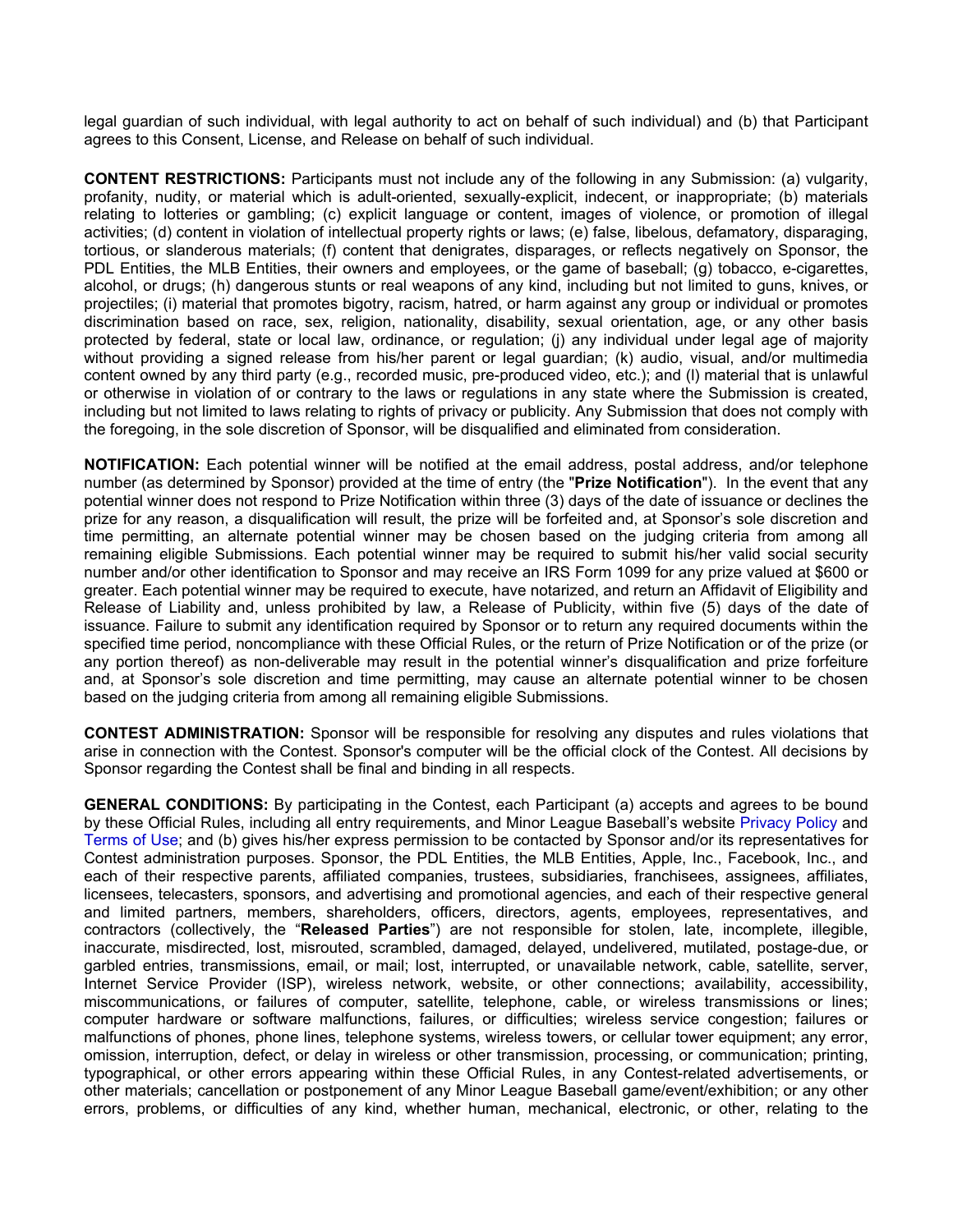Contest, including, without limitation, errors or difficulties which may occur in connection with administration of the Contest, processing of entries, announcement of the winners, or any Contest-related materials. Released Parties are also not responsible for any incorrect or inaccurate information, whether caused by website users (e.g., hacking) or by any equipment or programming associated with or utilized in the Contest. Released Parties are not responsible for injury or damage to entrant's or to any other person's computer and/or wireless device related to or resulting from participating in this Contest or downloading materials from or use of the Contest website. Persons who tamper with or abuse any aspect of the Contest or website; attempt to undermine the legitimate operation of the Contest by cheating, deception, or other unfair playing practices; intend to annoy, abuse, threaten, or harass any other entrant or any representative of Sponsor and/or PDL; or who are in violation of these Official Rules, as solely determined by Sponsor, will be disqualified and all associated entries will be void. Sponsor shall have the sole right to disqualify any entrant for violation of these Official Rules or any applicable laws relating to the Contest and to resolve all disputes in its sole discretion. Released Parties (a) make no warranty, guaranty, or representation of any kind concerning any prize (or any portion thereof) and (b) disclaim any implied warranty. Sponsor's failure to enforce any term of these Official Rules shall not constitute a waiver of that provision.

Sponsor and PDL reserve the right, in their sole discretion, to modify, suspend, extend, or cancel the Contest (or any portion thereof) in the event Sponsor is prevented from executing the Contest as contemplated herein by any event beyond Sponsor's control, including but not limited to: fire; flood; earthquake; explosion; public health epidemic or crisis; labor dispute or strike; act of God or public enemy; network or equipment failure; riot or civil disturbance; terrorist threat or activity; war (declared or undeclared); court order; or federal, state, or local government law, order, or regulation. Sponsor and PDL also reserve the right, in their sole discretion, to modify, suspend, extend, or cancel the Contest (or any portion thereof) should virus, bugs, unauthorized human intervention, or other causes or events corrupt administration, security, fairness, integrity, or proper operation of the Contest. In the event of cancellation, Sponsor may elect to identify the winners and award the prizes by judging all non-suspect, eligible entries received up to the time of cancellation. Sponsor also reserves the right, in its sole discretion, to modify these Official Rules for clarification purposes without materially affecting the terms and conditions of the Contest.

**CAUTION: ANY ATTEMPT TO DELIBERATELY DAMAGE ANY WEBSITE ASSOCIATED WITH THIS CONTEST OR UNDERMINE THE CONTENT OR LEGITIMATE OPERATION OF THIS CONTEST MAY BE A VIOLATION OF CRIMINAL AND CIVIL LAWS AND, SHOULD SUCH AN ATTEMPT BE MADE, SPONSOR WILL DISQUALIFY ANY ENTRANT RESPONSIBLE FOR THE ATTEMPT AND SPONSOR, PDL, AND THEIR RESPECTIVE AGENTS RESERVE THE RIGHT TO SEEK DAMAGES (INCLUDING ATTORNEYS' FEES) AND OTHER REMEDIES FROM ANY PERSON(S) RESPONSIBLE FOR THE ATTEMPT TO THE FULLEST EXTENT PERMITTED BY LAW.**

Entries generated by a script, macro, or other mechanical or automated means will be disqualified. In the event of dispute as to the identity or eligibility of any potential winner based on email address, the winning entry will be declared made by the Authorized Account Holder of the email address submitted at the time of entry, provided he/she is eligible according to these Official Rules. The "**Authorized Account Holder**" is the natural person to whom the applicable ISP or other organization (such as a business or educational institution) has assigned the submitted email address for the domain associated with such email address.

**ARBITRATION; CLASS ACTION WAIVER:** As a condition of entering this Contest, each Participant agrees that (a) any and all disputes, claims, controversies, or causes of action arising out of or relating to this Contest or any prizes awarded (each, a "**Claim**") shall be (i) arbitrated on an individual basis only and shall not be consolidated or joined with or in any arbitration or other proceeding involving a Claim of any other party and (ii) settled by binding arbitration in New York County, New York before a single arbitrator appointed by JAMS in accordance with its then governing rules and procedures, and judgment on the award rendered by the arbitrator may be entered by any court having jurisdiction thereof; and (b) under no circumstance will entrant be permitted to obtain awards for, and entrant hereby waives all rights to claim, punitive, incidental, consequential, or any other damages, other than for actual out-of-pocket expenses. These Official Rules shall be governed by and construed and interpreted in accordance with the laws of the State of New York, U.S.A, applicable to contracts entered into and performed exclusively in that State.